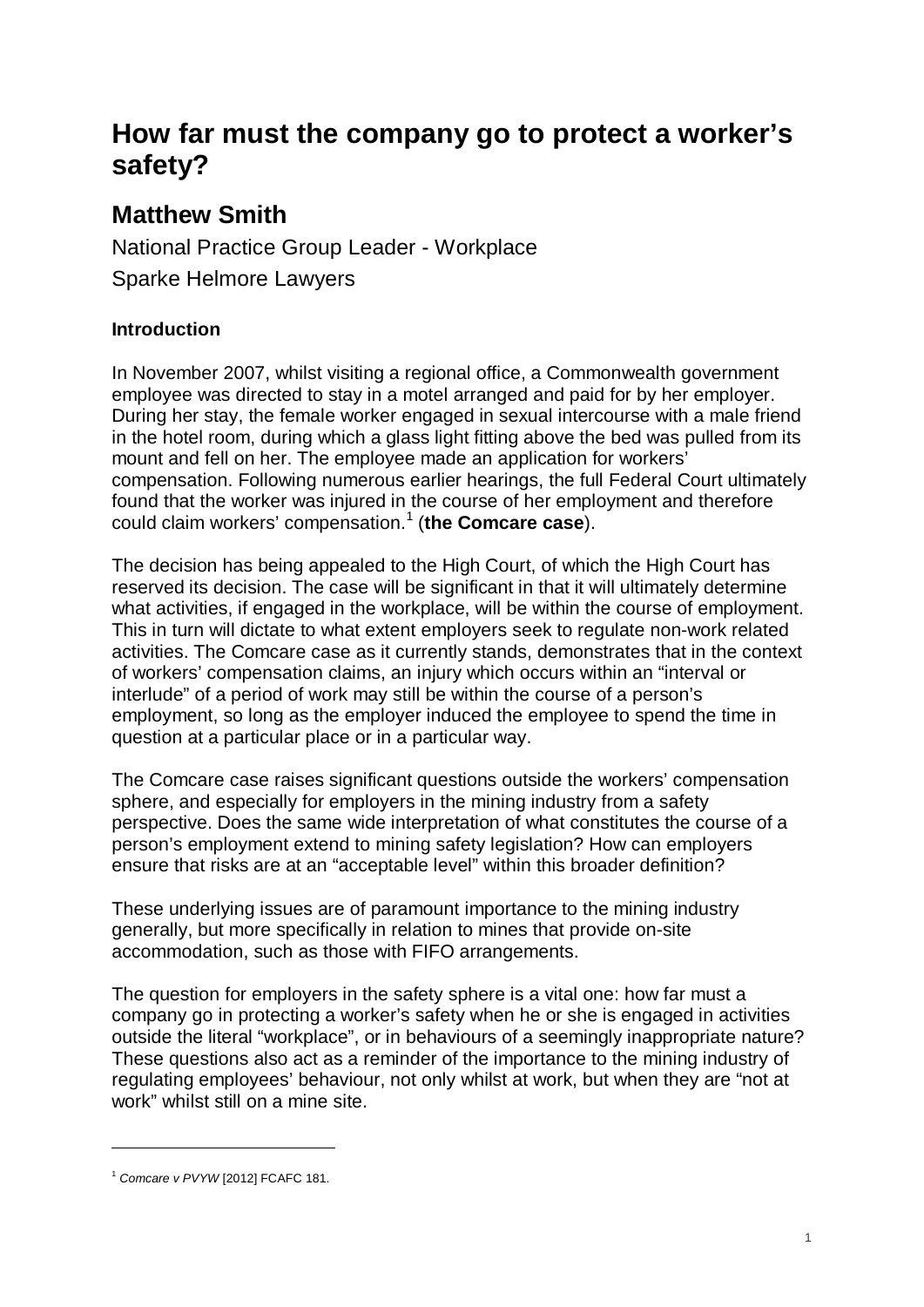In order to determine whether an operator may be liable for a breach of their duty to protect workers, it is relevant to first assess the applicable mining legislation to determine the scope of "the duty".

#### **Legislation**

Mine operators (whether coal or otherwise) have an obligation to ensure the risk to mine workers while at the operator's mine is at an acceptable level. $<sup>2</sup>$  $<sup>2</sup>$  $<sup>2</sup>$  In comparison</sup> to workers' compensation legislation, the obligation is not defined in terms of a worker doing things in the course of their employment. "The duty" is instead delineated by the presence of a worker at a particular location, namely "at the operator's mine".

In fact, a "mine" extends to more than just the facilities for the extraction and processing of coal and other minerals. The term mine (or coal mine) is defined broadly under the legislation, and includes:

*buildings for administration, accommodation and associated facilities within the boundaries of land the subject of the mining tenure for the mine or on land adjoining, adjacent to, or contiguous with the boundaries of the land the subject of the mining tenure.[3](#page-1-0)*

This broad definition raises two issues. The first is the responsibility of a mine operator for workers undertaking non-mining activities on the statutorily defined "mine". The second is that a mine operator's safety obligations may be even more far-reaching than workers' compensation legislation in situations where workers are involved in misconduct.

#### **Workers undertaking non-mining activities**

There have been a number of recent cases involving "non-work" related activities which have resulted in successful claims for workers' compensation. We consider a few of these to demonstrate the potential scope of safety legislation in respect of workers undertaking non-mining activities within a mining tenure, and therefore what employers should do, to discharge their obligations.

In the case of *Clarke v Waylexson Pty Ltd* [2009] NTSC 19, the worker was employed by Waylexson Pty Ltd and on-hired to work at a remote uranium mine in Jabiru. The worker was required to work rotating shifts during his employment at the mine. Consequently, he was encouraged by his employer to stay awake when on changeover from day shift to night shift, in order to allow his body to adjust. During one such change over, the worker was injured in a motor vehicle accident while on an early morning fishing trip. Ultimately, the Northern Territory Supreme Court found that this was in the course of his employment and the worker was therefore entitled to compensation.

-

<sup>2</sup> *Coal Mining Safety and Health Act 1999 (*Qld) s 41; *Mining and Quarrying Safety and Health Act 1999* (Qld) s 38. Similarly, senior site executives have an obligation to ensure the risk to persons from operations is at an acceptable level.

<span id="page-1-0"></span><sup>3</sup> *Coal Mining Safety and Health Act 1999* (Qld) s 9.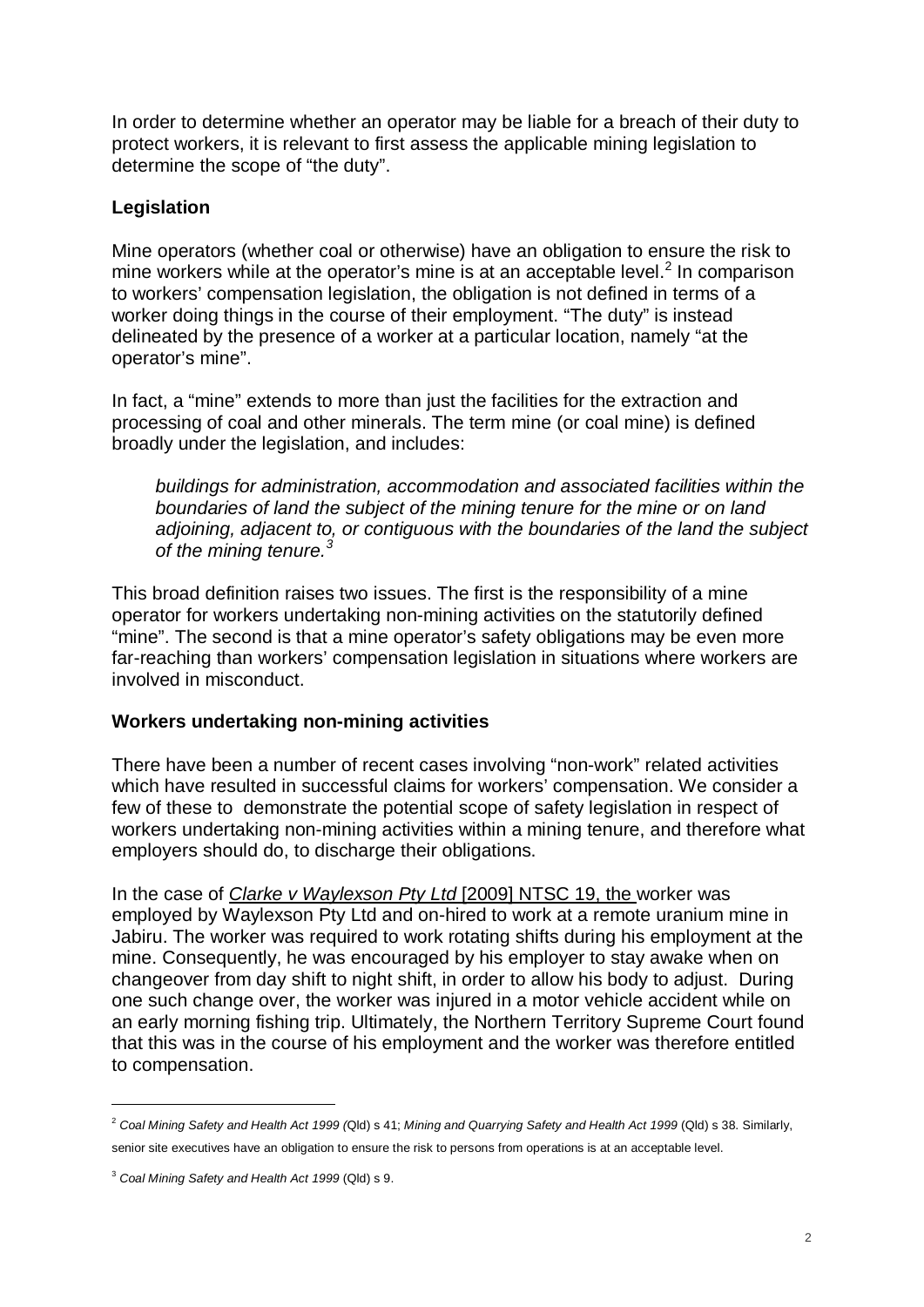What if this case was assessed under the mine safety legislation? It could be argued that a road is an "associated facility" under the definition of "mine" above. Assuming the motor vehicle accident occurred on a road within the mining tenure, the incident would fall within the safety legislation.

In response to the question of whether an operator would have discharged its obligation to keep risk to an "acceptable level", you would consider such factors as:

- rostering of shifts
- the worker had already finished a shift and was encouraged by his employer to keep himself awake between shifts
- the employer had allowed the trip or acquiesced to it

In the case of *Thiess Pty Ltd and Q-COMP* (C/2010/11), the worker had a history of intermittent back pain. He had noticed a worsening of the pain in the six weeks prior to the incident, and had felt a pain in his leg on the shift before the incident occurred. After his shift, the worker returned to the accommodation provided by Thiess and was taking his washing off the line when he sneezed and felt immediate pain in his back. The pain was later discovered to be the result of a herniated disc. The Commission subsequently found that the worker was injured in the course of his employment and thus entitled to compensation.

How would this case be decided under the safety legislation? This is a case where the "acceptable level" test makes the obligation less onerous than the workers' compensation test. Although the incident occurred in accommodation 2km away from a mine site, had the incident occur on a mine, the risk of sustaining this particular injury as a result of normal domestic tasks is probably at an acceptable level. In this instance, if the case was assessed under the safety legislation, the employer would no doubt be able to establish that it has discharged its obligations under the legislation and therefore not liable under the safety legislation.

However, this case also provides precedent for the fact that employees may be encouraged to partake in activities should their employer provide relevant facilities. We might ask: would the outcome be different if the company had instead provided recreational facilities such as a gym or bar? Such facilities are likely to be located at "the mine" and are therefore within the scope of the mine safety legislation. An operator could foreseeably fail the "acceptable level" test in providing these facilities, for example, if alcohol was served irresponsibly or inadequate supervision was provided in exercise facilities.

Accordingly, this case demonstrates the potential application of "the duty" in regards to facilities provided by employers which are located on, or in close proximity to the mining tenure. This acts as a reminder that the employer must undertake a risk assessment of these activities to ensure that the risk arising from these activities are at an acceptable level, such that the employer can discharge its obligations under the safety legislation.

In the case of *Kent v Employers Mutual Limited (Kingswood Aluminium Pty Ltd)*  2011] SAWCT 19, a supervisor was sent to Christmas Island for six weeks by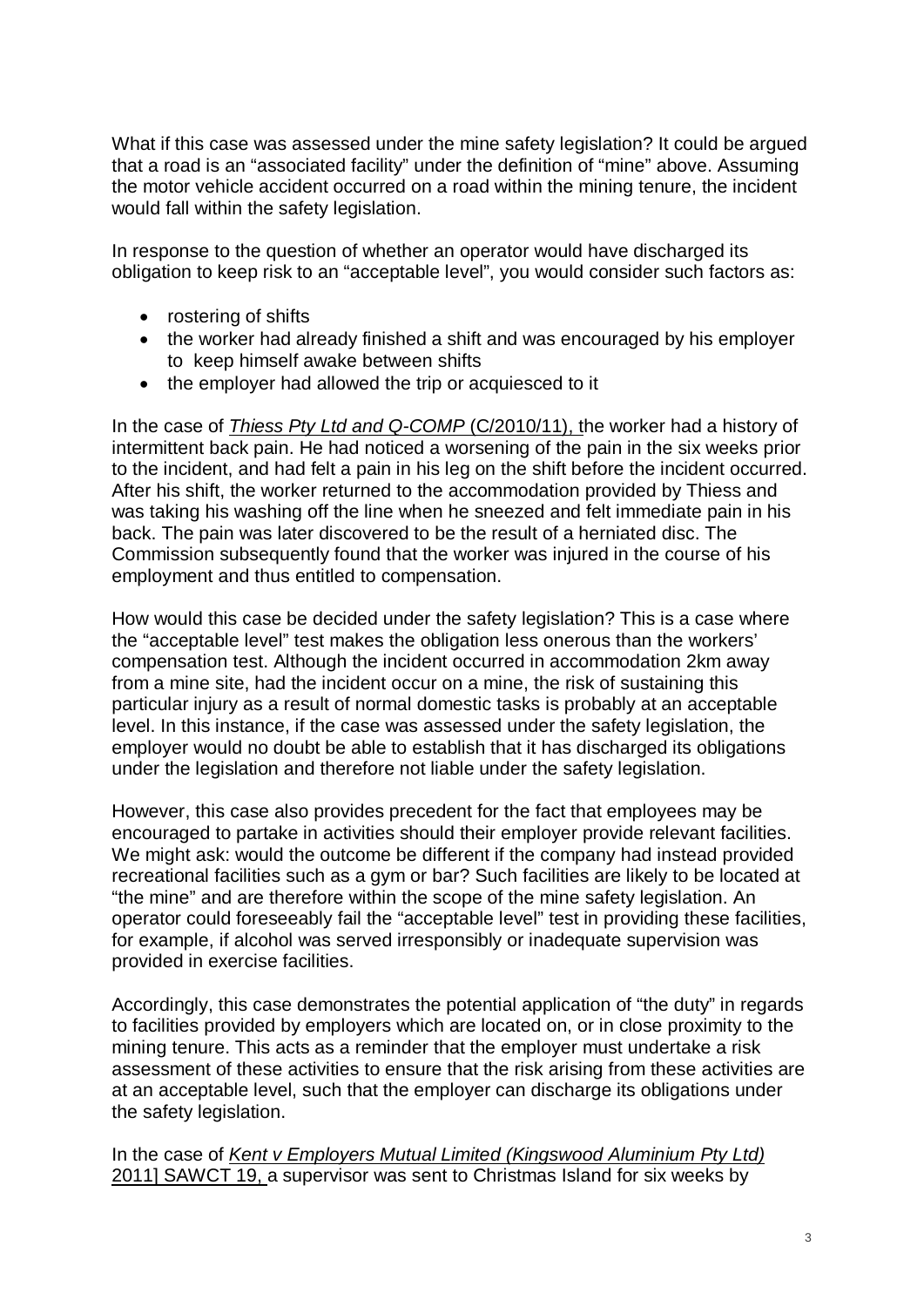Kingswood Aluminium Pty Ltd ('Kingswood'). Kingswood had become aware of morale issues on the island and related behavioural issues. As such, the supervisor was impliedly instructed to get involved with workers and encourage the employees under his supervision to engage in social and leisure activities to boost morale. In an effort to do so, the supervisor took a group of three colleagues snorkelling on a public holiday and suffered a fatal heart attack. Consequently, the Tribunal found that the snorkelling was within the course of the supervisor's employment.

This case is demonstrative of the risks that exist in recreational activities. The facts of the case could be modified in a range of different ways to fall within the scope of mine safety legislation. For example, a mine operator might decide to improve morale on a mine by organising a sporting tournament, during which multiple workers suffer injuries. Would organising such an activity between potentially inexperienced players discharge the obligation to keep risk at an "acceptable level"?

It should also be noted that the recreational activity need not have been organised by the operator to fall within the scope of safety legislation. In the fishing trip example above, the operator was aware of the practice of workers going fishing, and had not objected to the activity. Under those circumstances, the operator must still fulfil its obligations in managing risk, despite not being the organiser of the activity.

#### **A broader obligation?**

The second issue raised by the definition of "mine" is that the obligation may be even broader than the workers' compensation test, given that the obligation simply applies to activities occurring at the mine.

In workers' compensation cases, an injury will not be within the course of employment where the employee was guilty of gross misconduct taking him or herself outside the course of employment. But there is no correlative caveat in the mining safety obligation: anything that happens at the mine (as defined) comes within the scope of the obligation. The only potential leniency for the operator is if it can show that the risk was at an "acceptable level".

Perhaps the best example to demonstrate the point is a situation where a worker fatally ingests an illicit drug such as ecstasy or methamphetamine in his accommodation at a mine site. The case would fail the "in the course of employment" criteria for workers' compensation because taking the drugs would be deemed gross misconduct; this would take the worker outside the course of his employment. However, would the mine operator have breached its safety obligation? Assuming the regulator led evidence that illicit drugs were easily available at the mine, would the risk to workers of illness or death from ingesting illicit drugs be at an "acceptable level"?

#### **Conclusion**

The cases discussed above draw a relevant comparison between the wide ambit of workers' compensation legislation and an operator's obligations under mining safety legislation. The cases demonstrate the potentially broad scope of the obligation to keep risks at an "acceptable level". In particular, operators should be aware that their